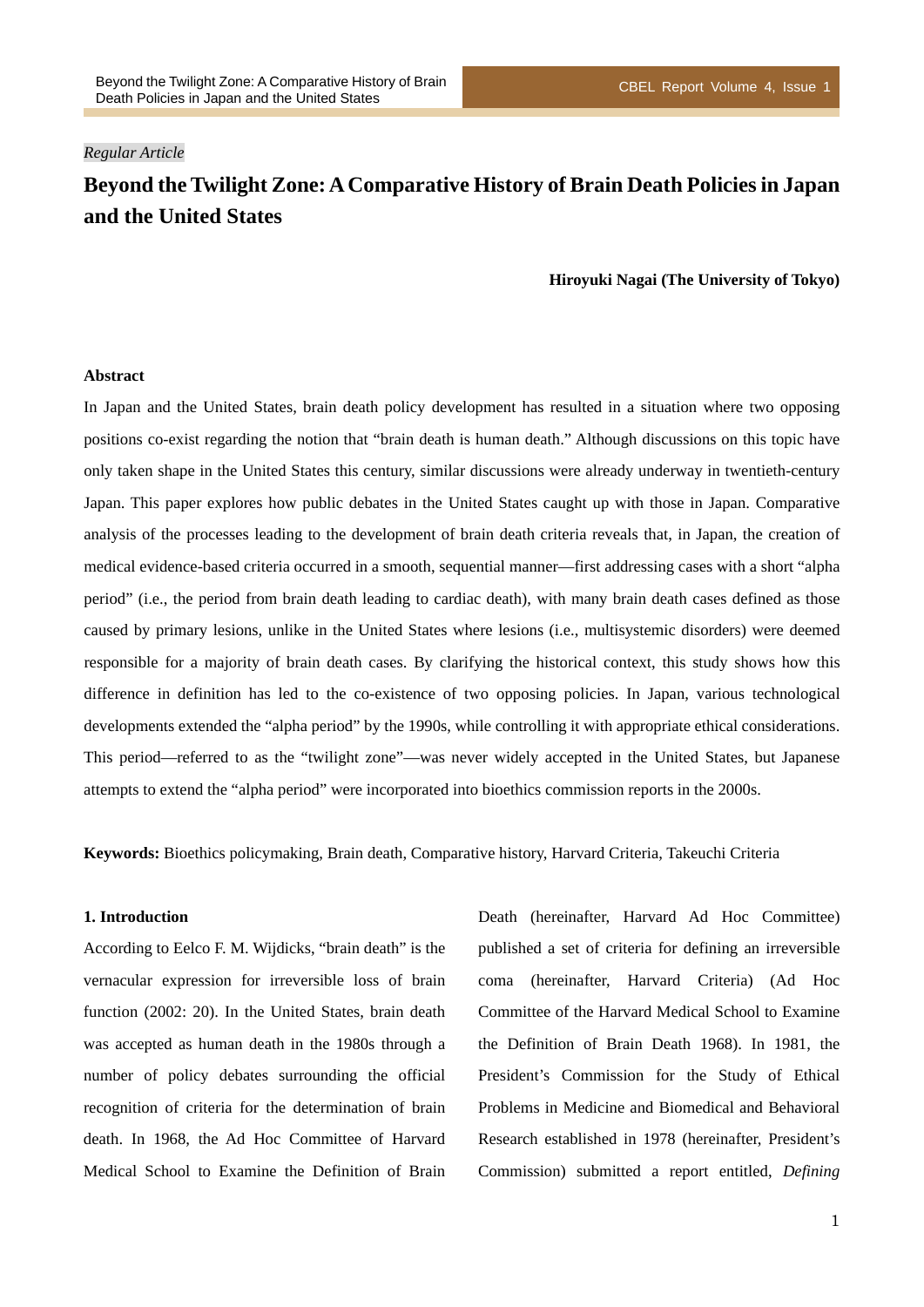*Death: A Report on the Medical, Legal and Ethical Issues in the Determination of Death* (President's Commission for the Study of Ethical Problems in Medicine and Biomedical and Behavioral Research 1981). These publications paved the way to validate a framework that accepted brain death as human death on the basis of neurological criteria (Bernat et al. 1981).

However, criticisms of this framework emerged in the 1990s (Emanuel 1995; Shewmon 1998; Singer 1994; Truog 1997), resulting in further public debate in the 2000s. In 2001, the George W. Bush administration appointed an advisory committee, known as the President's Council on Bioethics (hereinafter, President's Council), to replace the National Bioethics Advisory Commission. In 2008, the President's Council published a report—*Controversies in the Determination of Death: A White Paper*—in which the majority of committee members continued to support the conventional neurological criteria, while the minority sided with aspects of the recent criticisms (President's Council on Bioethics 2008). The incorporation of these criticisms resulted in the report's inclusion of opposing positions regarding the acceptance of brain death as human death.

Policies drawn up in the United States in the twentyfirst century—in which two opposing arguments regarding brain death co-exist—are similar to the final Japanese brain death policies developed at the end of the twentieth century. In Japan, the criteria for determining brain death were developed in 1985 by the Brain Death Study Group, under the purview of the Ministry of Health and Welfare (MHW; now Ministry of Health, Labour and Welfare). Named after the head researcher, these criteria are known as the "Takeuchi Criteria" (Ministry of Health and Welfare 1985). In 1990, the Prime Minister's Office (PMO; now Cabinet Office) established the Provisional Commission for the Study on Brain Death and Organ Transplantation (hereinafter, Provisional Commission on Brain Death), which submitted a report entitled "Important Issues Regarding Brain Death and Organ Transplantation: A Report" in 1992 (Provisional Commission for the Study on Brain Death and Organ Transplantation 1992). While many committee members supported the acceptance of brain death as human death, this report also devoted an entire chapter to clarifying the stances of the minority who oppose this idea.

Although Margaret M. Lock (2002) conducted a similar analysis of the changing understanding and criteria of brain death over the twentieth century, few have compared the historical development of brain death criteria in Japan and the United States, or dealt with recent twenty-first century developments when doing so. In the United States, related studies have primarily focused on the process of creating neurological criteria in the last century (Bagheri 2003; Kimura 1991; Leflar 1996; Morioka 2001), leading researchers to conclude that the formation of a social consensus on equating brain death to human death has progressed smoothly. However, given the recent situation in both countries (i.e., the co-existence of opposing arguments), it may be fair to say that Japan was more deeply engaged in this discussion well ahead of the United States. As such, it is meaningful to revisit the process leading up to the public discourse divergence on the acceptance of brain death by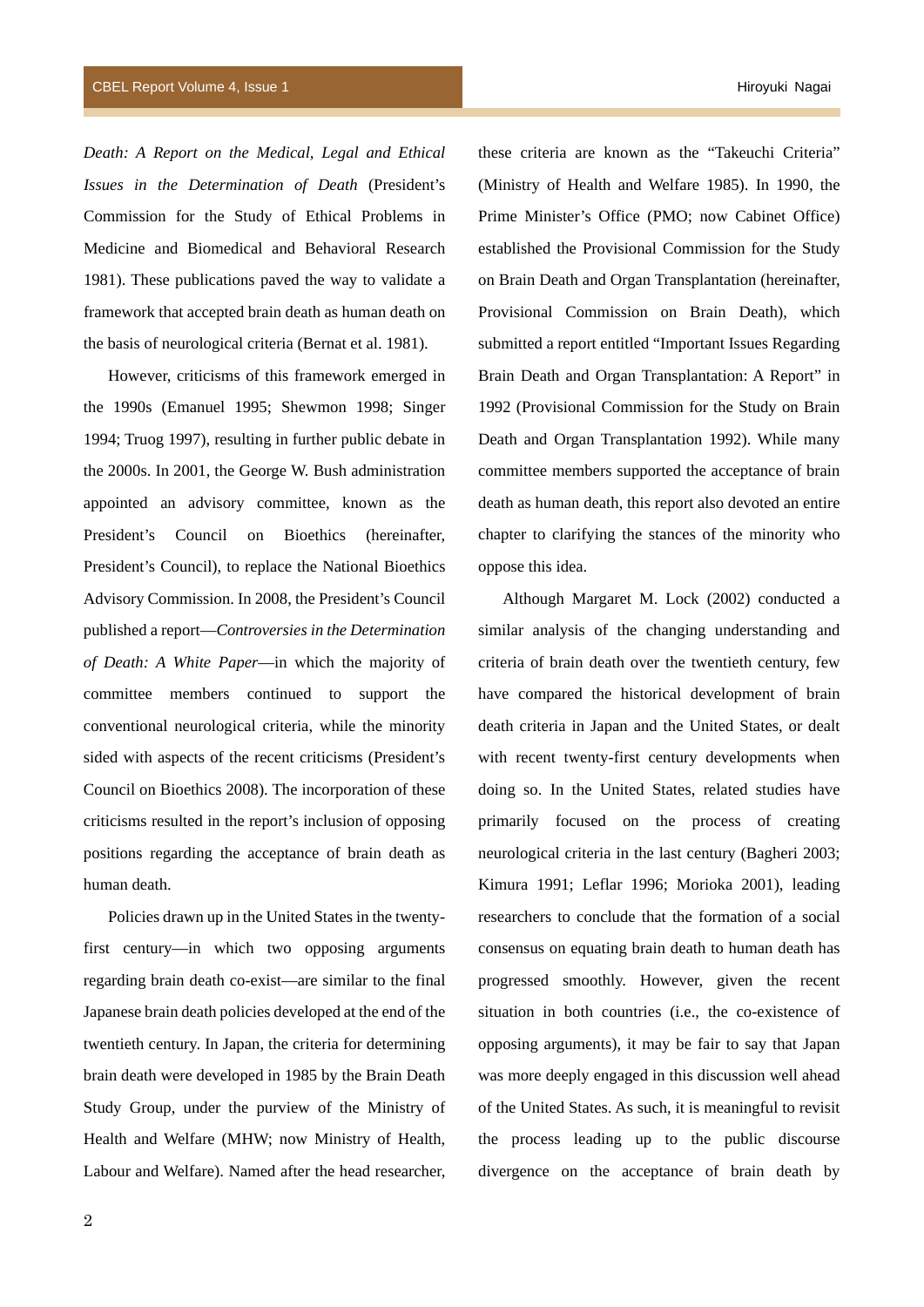additionally considering recent events that contributed to the formation of a social consensus. Accordingly, this study presents a more adaptive, up-to-date historical account of how the composition of brain death policies in the United States evolved to resemble those of Japan. This is achieved through a comparative analysis of the processes leading to the development of brain death criteria in Japan and the United States from the 1960s to the 2010s, as well as of the discourses related to these processes.

## **2. The Process of Developing Brain Death Criteria in Japan and the United States**

This study begins with a comparison between the processes that led to the creation of brain death criteria in Japan and the United States. Table 1 summarizes the development of brain death criteria in both countries from 1968 to 2011. In Japan, sequential steps were followed: first, by addressing cases of brain death caused by primary lesions in the brain, and then by expanding the scope of review to include those cases categorized as having a poorer prognosis (Takeuchi Criteria and their variations). Meanwhile, in the United States, neurological diagnostic criteria were adopted first, and the accepted medical standards were then revised according to the most recent cases. This approach was taken in the United States because the cumulative number of cases of brain death due to secondary lesions (i.e., multisystemic disorders) exceeded that involving primary lesions. Inevitably, both types of cases were handled together in order to verify the medical validity of the Harvard Criteria.

In Japan, the criteria for determining brain death caused by primary lesions—which result in conditions such as brain contusion, brain hemorrhage, and brain tumors—were established by academic societies in the 1970s and based on case studies from neurosurgical facilities. Established by the MHW in 1969, the Council on Organ Transplantation published an interim report in 1971 that mentioned both the argument equating brain death to human death and the opposing position that regards only cardiac death as constituting death (Tokizane 1975). The report suggested the following regarding the need to formulate standards to determine brain death:

> Regarding the timing of the pronouncement of death, the idea that "brain death" should be regarded as "human death" instead of the conventional definition of "cardiac death" has attracted public attention with the opportunity to consider cardiac transplantation. We have spent a lot of time discussing this idea…but reached no conclusion that represented the position of the Council. However, some argued that even if it were justifiable to treat "brain death" as "human death," at this stage, we have no choice but to use the conventional definition that equates "cardiac death" to "human death," as there currently exist no established criteria for determining "brain death" (Tokizane 1975: 74).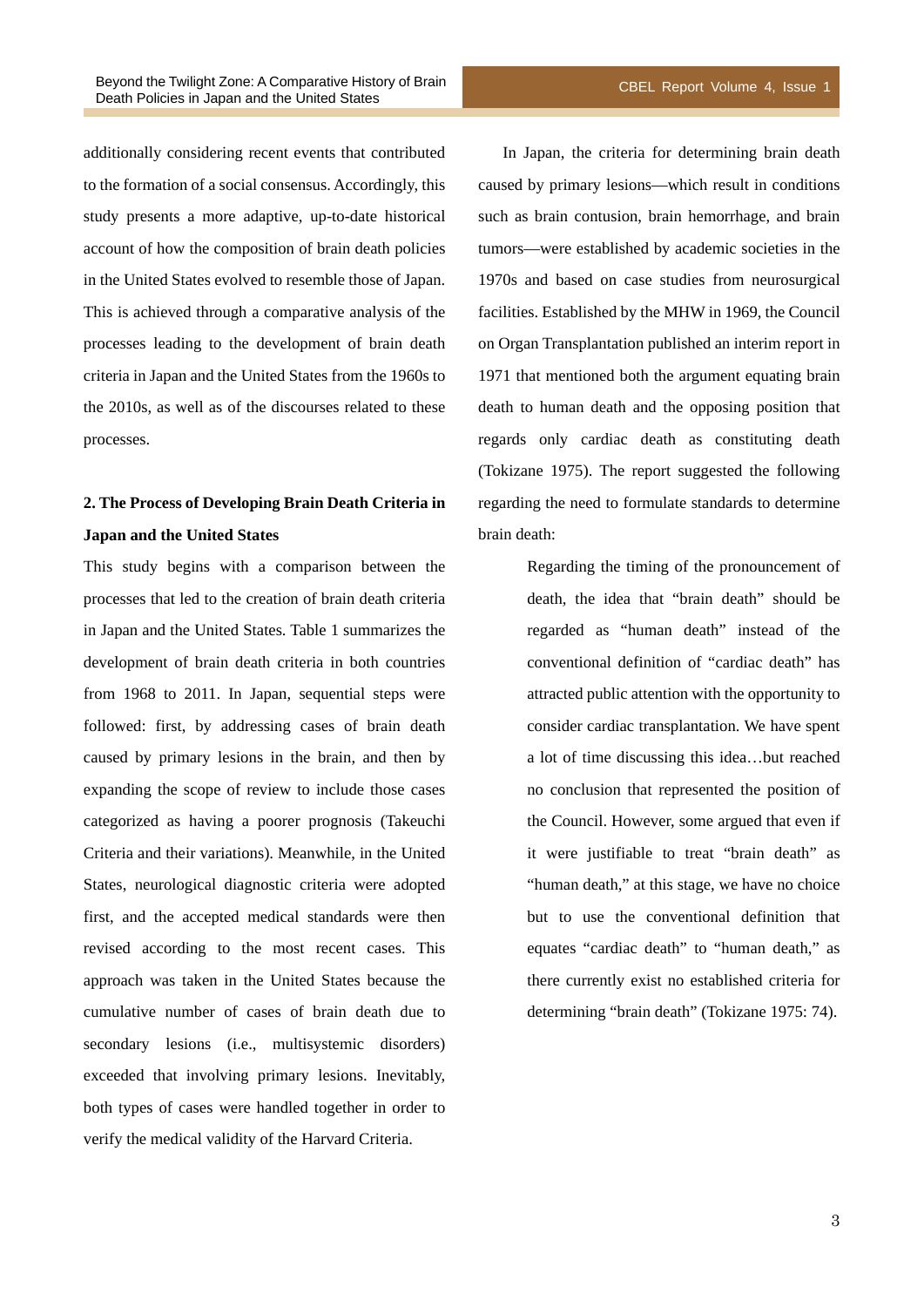**Table 1.** Chronological Table of Key Publications Related to the Development of Brain Death Criteria in Japan and the United States (1968–2011)

| Year | Japan: Publications; Organizations                                                                                                                                                                       | United States: Publications; Organizations                                                                                                                                                                                                                          |
|------|----------------------------------------------------------------------------------------------------------------------------------------------------------------------------------------------------------|---------------------------------------------------------------------------------------------------------------------------------------------------------------------------------------------------------------------------------------------------------------------|
| 1968 |                                                                                                                                                                                                          | A Definition of Irreversible Coma: Report of the Ad<br>Hoc Committee of the Harvard Medical School to<br>Examine the Definition of Brain Death [Harvard<br>Criteria]; Ad Hoc Committee of the Harvard<br>Medical School to Examine the Definition of Brain<br>Death |
| 1971 | <i>Interim</i><br>The<br>Council<br>Report;<br>Organ<br>on<br>Transplantation, Ministry of Health and Welfare<br>(MHW)                                                                                   |                                                                                                                                                                                                                                                                     |
| 1974 | Criteria for the Determination of Brain Death in Acute<br>Major Primary Lesions of the Brain [Prototype of<br>the Takeuchi Criteria]; Japanese Society of<br>Electroencephalography and Electromyography |                                                                                                                                                                                                                                                                     |
| 1977 |                                                                                                                                                                                                          | An Appraisal of the Criteria of Cerebral Death: A<br>Summary Statement (Harvard Criteria, revised<br>edition); Joint Study Led by the National Institute<br>of Neurological and Communicative Disorders and<br><b>Stroke</b>                                        |
| 1981 |                                                                                                                                                                                                          | Defining Death: A Report on the Medical, Legal and<br>Ethical Issues in the Determination of Death;<br>President's Commission for the Study of Ethical<br>Problems in Medicine and Biomedical and<br><b>Behavioral Research</b>                                     |
| 1985 | Guidelines and Criteria for Diagnosis of Brain Death<br>[Takeuchi Criteria]; Brain Death Study Group,<br><b>MHW</b>                                                                                      |                                                                                                                                                                                                                                                                     |
| 1987 |                                                                                                                                                                                                          | Guidelines for the Determination of Brain Death in<br>Infants and Children (first edition); American<br>Academy of Pediatrics (AAP)                                                                                                                                 |
| 1992 | Important Issues Regarding Brain Death and Organ<br>Transplantation:<br>Report;<br>Provisional<br>A<br>Commission for the Study on Brain Death and<br>Organ Transplantation, Prime Minister's Office     |                                                                                                                                                                                                                                                                     |
| 1995 |                                                                                                                                                                                                          | Determining Brain Death in Adults (first edition);<br>American Academy of Neurology (AAN)                                                                                                                                                                           |
| 2000 | Criteria for the Determination of Brain Death in<br>Children [Takeuchi Criteria Pediatric Version];<br>Study Group on the Criteria for the Determination<br>of Brain Death in Children, MHW              |                                                                                                                                                                                                                                                                     |
| 2008 |                                                                                                                                                                                                          | Controversies in the Determination of Death: A White<br>Paper; President's Council on Bioethics                                                                                                                                                                     |
| 2010 |                                                                                                                                                                                                          | Determining Brain Death in Adults (second edition);<br><b>AAN</b>                                                                                                                                                                                                   |
| 2011 |                                                                                                                                                                                                          | Guidelines for the Determination of Brain Death in<br>Infants and Children (second edition); AAP                                                                                                                                                                    |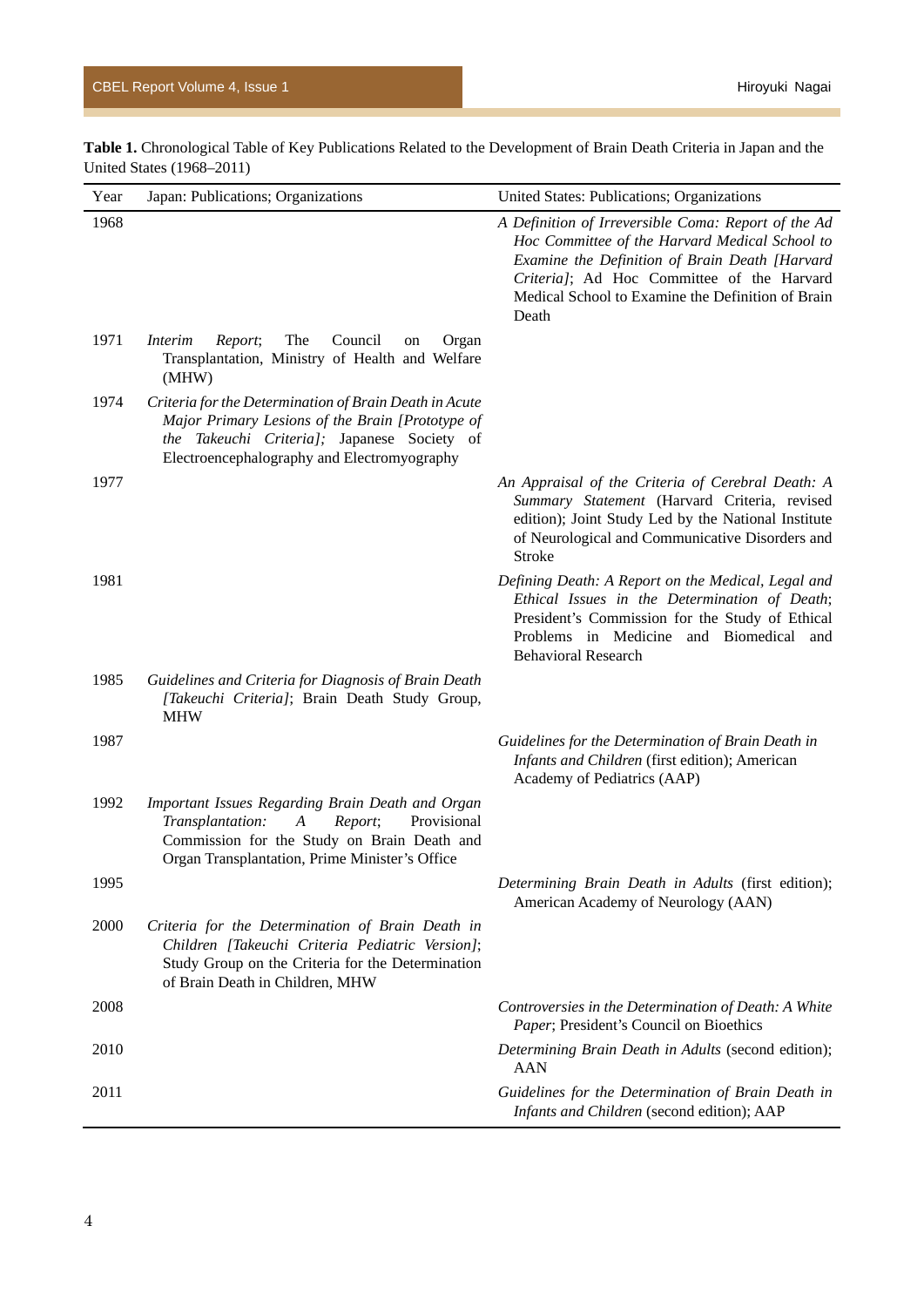With regard to the notion that "brain death should be considered as human death," both sides of the argument have co-existed in Japan from the outset of public debate. Addressing this, the Japanese Society of Electroencephalography and Electromyography (currently, the Japanese Society of Clinical Neurophysiology) provided case studies from neurosurgical facilities in 1974, the results of which were used to create criteria for determining brain death (Ueki 1974). Since most cases collected in this study were based on primary lesions, the scope of the criteria was inevitably limited to those cases (Takeuchi and Bai 1985). As Kazuo Takeuchi, a medical scientist who cooperated in this project, recalled:

> When we developed the criteria of the Japanese Society of Electroencephalography and Electromyography, we collected roughly 200 cases; most cases involved the three major primary lesions in the brain (brain contusion, brain hemorrhage, and brain tumor) that cause brain death. Certainly, there were a few cases involving secondary lesions, but even if we were to conduct a retrospective study, the number of those cases was so small that we wouldn't have been able to say, responsibly, that "these criteria should be fine" (Takeuchi and Bai 1985: 40).

According to Takeuchi, his presentation of these results at the Congress of Neurological Surgeons received the following comment: "This type of study is valuable, because special circumstances exist in Japan that involve, first of all, different types of brain damage compared to other countries—especially the United States" (Takeuchi and Bai 1985: 46).

In the 1980s, some consideration was given to

expanding the scope of the aforementioned criteria to include cases of brain death resulting from secondary lesions, such as cardiac arrest and asphyxia leading to brain hypoxia. In 1983, Takeuchi became the leader of the MHW's Brain Death Study Group and conducted a nationwide case study targeting centers other than neurosurgery facilities(Takeuchi et al. 1987). This study revealed that 660 of the 718 cases (91.9%) collected up to that point were due to primary lesions, while only 58 cases (8.1%) resulted from secondary lesions. Moreover, among 20 cases, in which more than 15 days had passed between the onset of brain death and cardiac death, four (20.0%) were cases of children younger than six years of age. A set of criteria excluding these pediatric cases was published in 1985. The so-called Takeuchi Criteria covered both types of lesions as the causes of brain death subject to assessment. However, these criteria merely functioned as a tool to medically determine brain death and included an annotation that the criteria themselves are not meant to propose a new concept of "human death."

In its 1992 report, the Provisional Commission on Brain Death requested the formulation of criteria for determining brain death in children younger than six. Consequently, a new version of the Takeuchi Criteria applicable to pediatric cases was created in the 1990s. As leader of the Brain Death Study Group examining pediatric cases, Takeuchi responded by initiating another nationwide study in 1998, leading to the publication of the corresponding criteria in 2000 (Takeuchi et al. 2002). In the 1998 study, cases in which the duration from the onset of brain death to cardiac arrest was ≥30 days were defined as "long-term brain death"; 25 of 116 cases (21.6%) met this definition.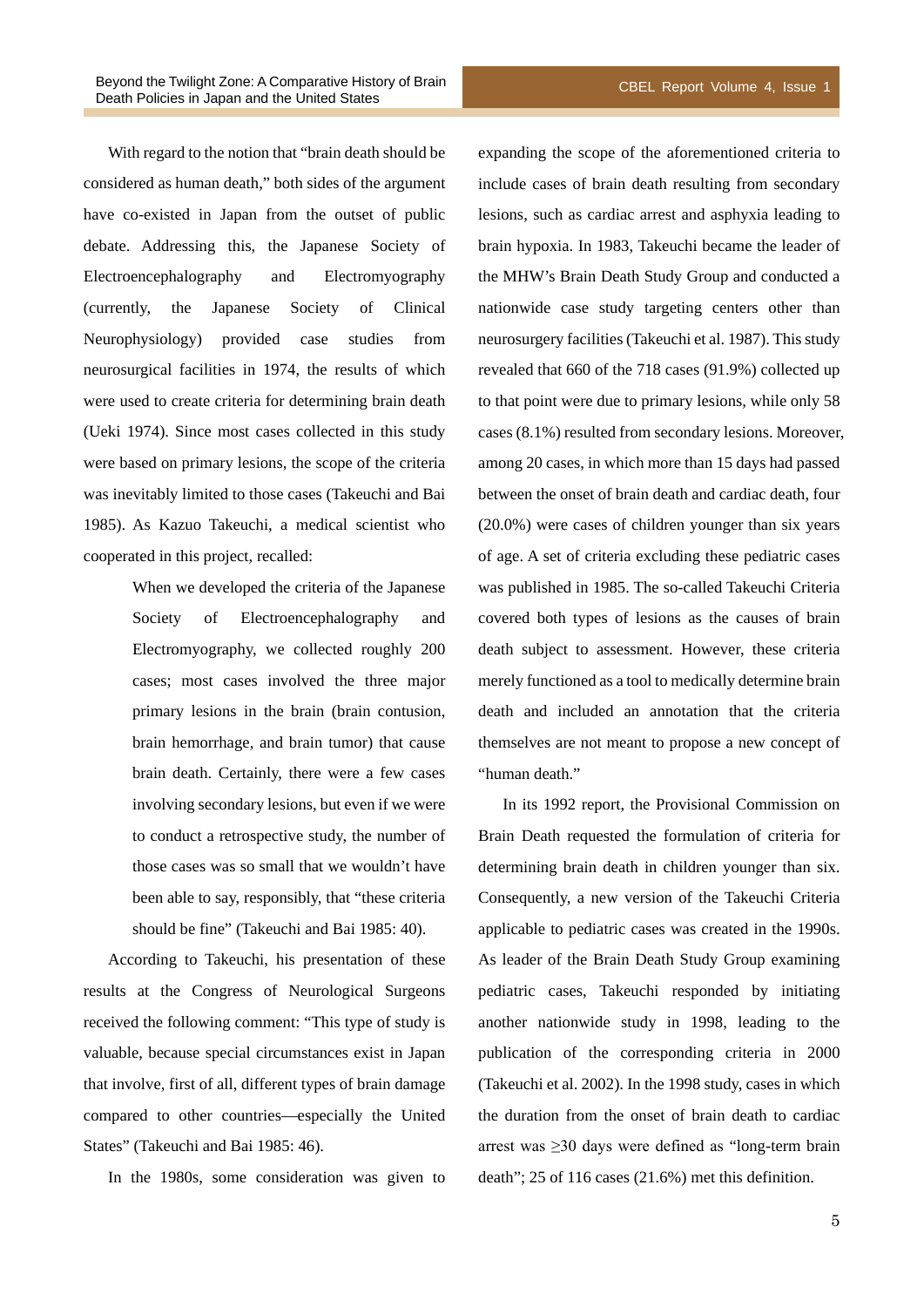Compared to these developments in Japan, brain death criteria in the United States did not necessarily come under scrutiny in a step-by-step fashion in terms of medical validity. Indeed, Henry K. Beecher, a medical scientist who served as the Chairman of the Harvard Ad Hoc Committee and wrote the first criteria of this kind, barely referred to actual cases of brain death. In fact, he was more heavily focused on contributing to the development of a social consensus, while ensuring that the medical validity of the criteria was of secondary importance (Beecher 1969). Nonetheless, in 1972, the Task Force on Death and Dying of the Institute of Society, Ethics, and the Life Sciences (hereinafter, Hastings Center)—of which Beecher was a member published a report collating the conditions that brain death criteria should provide ("Refinements in Criteria for the Determination of Death" 1972). However, their recommendations failed to reflect the increasing number of brain death cases. Reflecting on this limitation, the group noted "evidence building" as a challenge for the future. Around the same time, a collaborative research group of the National Institute of Neurological and Communicative Disorders and Stroke (NINCDS; currently, the National Institute of Neurological Disorders and Stroke) conducted a nationwide case study in an attempt to verify the validity of the Harvard Criteria. This study found that only 230 of 503 (45.7%) patients had brain death caused by primary lesions, while 273 (54.3%) had brain death due to secondary lesions, accounting for more than half of all cases ("An Appraisal of the Criteria of Cerebral Death" 1977). Thus, in the United States, brain death criteria were verified in their original form, which included the "secondary" aspect in their scope (i.e.,

brain death caused by secondary lesions), without going through a process in which the focus was first placed on developing criteria in line with the pathology of primary lesions, as was the case in Japan.

In the 1980s, an attempt to reach an agreement regarding neurological criteria for brain death was made at a national level, while simultaneous efforts were made to develop a framework that would gradually improve the medical validity of those criteria. The President's Commission reviewed existing guidelines in the process of publishing a report on the definition of death in 1981, recommending that brain death criteria be established in compliance with the accepted medical standards at the time. Thereafter, and until relatively recently, academic societies began expanding the latest knowledge on brain death resulting from primary lesions without changing the outline of the neurological criteria approved by the Commission. Reviewing available cases, the findings of the American Academy of Pediatrics (AAP) and American Academy of Neurology (AAN) were reflected in the respective brain death criteria for pediatric patients and adult patients (American Academy of Pediatrics 1987; Wijdicks 1995). This development was repeated even after the President's Council published a new report on the controversies surrounding the definition of death in 2008. Subsequently, the AAN and AAP both revised their criteria in 2010 and 2011, respectively, in accordance with the review of brain death cases to conform to the latest medical standards(Nakagawa et al. 2011; Wijdicks et al. 2010).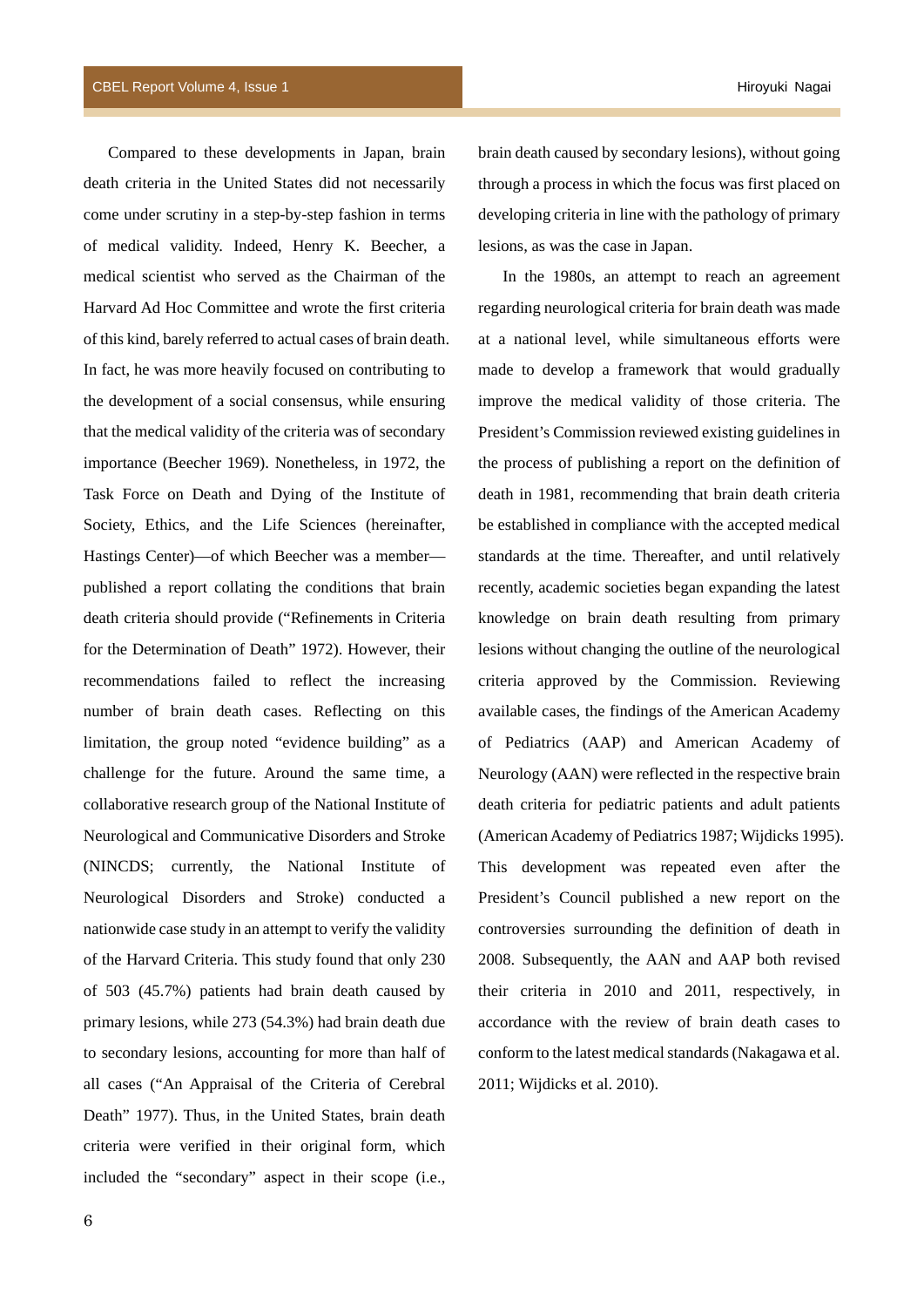In Japan, medical evidence on the prognosis of brain death grew in conjunction with the criteria for determining brain death. However, these developments did not occur in the same way in the United States. The reason for this discrepancy is that the academic discourse on how to handle a body during the period between brain death and cardiac death emerged during the development of the Takeuchi Criteria in Japan. Although similar insights were beginning to emerge in academia in the United States, their impact was not significant enough to influence the updating of the Harvard Criteria. Just one and a half months after the world's first successful heart transplant surgery in South Africa in December 1967, Koichi Bai, a Japanese legal scholar, coined the term "alpha period" in reference to the period from the onset of brain death to cardiac death (Bai 1968). With regard to legitimizing both the offer of an individual to donate an organ prior to the pronouncement of brain death, as well as the act of extracting the individual's heart upon cardiac death on the basis of familial consent, Bai proposed the following:

> With regard to heart extraction, what if we suppose there is another period—the "alpha period"—between life and death, rather than approaching this in a manner that separates two scenarios ([removing the heart] from the living body vs. from the dead body)?...If this "alpha period" is brought up as an issue, the beginning should be the onset of brain death, and the end should be the onset of cardiac arrest…In reality, this may represent a very short time. However,

by logically acknowledging this brief period, proper adjustment of one's rights and obligations regarding the removal of organs as an act of disposal of the body during this period is attempted (Bai 1968: 20).

At one point, Bai placed his proposal on hold after being questioned on the feasibility of the brain death criteria upon which his idea was premised, which was in accordance with medical standards at the time (Bai 1970). Later, attending a meeting of the Provisional Commission on Brain Death as an expert in October 1990, Bai introduced the concept of the "alpha period" as requiring reevaluation by committee members in light of the circumstances leading to the establishment of the Takeuchi Criteria. Elaborating on his views, Bai noted that there was a considerably close association between his theory and the negative stance toward the criteria ("they not only provide a medically valid means to determine brain death but also point to a new concept of human death") (Provisional Commission for the Study on Brain Death and Organ Transplantation 1991).

When the criteria were published in 1985, Takeuchi noted that, in clinical practice, he was mindful of the way bodies were handled during the period between the onset of brain death and that of cardiac death. Indeed, he confessed that in the neurosurgery ward of Kyorin University Hospital, where he served as Director, the 30 to 40 patients who suffered brain death each year all remained in their beds until they reached the point of cardiac death, with no attempts made to encourage organ donation.

> Since I myself have a "wet" feeling common to neurosurgeons, at present, we do not unplug respirators. Hence, we do not harvest organs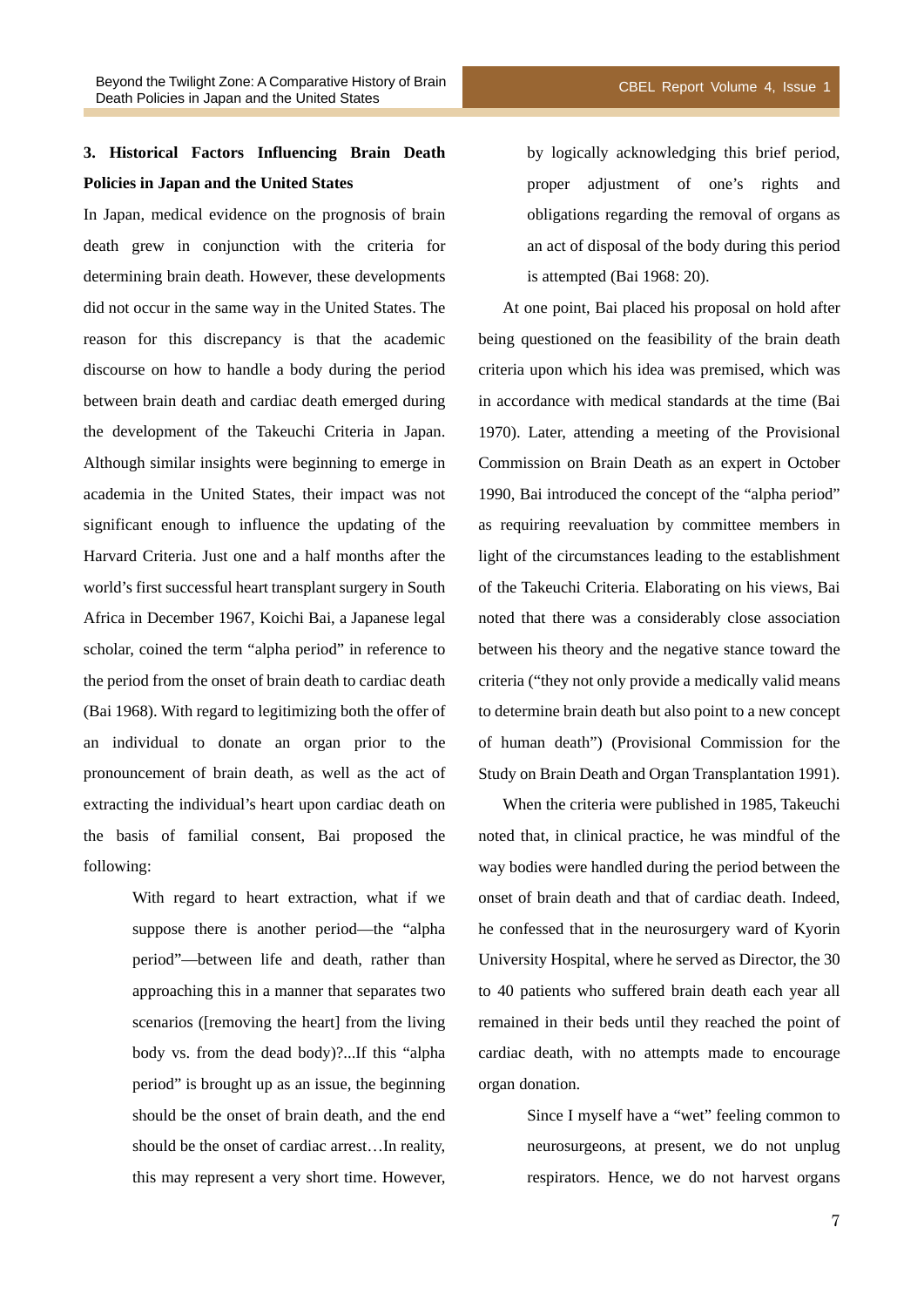from brain-dead patients. I have no doubt that all physicians in our facility, myself included, are in consistent agreement with the idea that we "wait for cardiac arrest"…Of course, when brain death is pronounced, we also prepare ourselves for the moment when the heartbeat stops ("the heart will soon stop beating") at the same time, but that period is…"necessary as a sort of ceremony," so to speak. In other words, it is the grace period before the heart stops (Kato et al. 1986: 40–41).

Granted, the legal scholar's notion of accepting the "alpha period" had some correlation with the clinical attitude of the medical scientist who had spearheaded the development of brain death criteria. However, the circumstances that allowed academic discourse to continue in a manner that transcended the barriers between legal and medical disciplines may have also promoted the sequential development of brain death criteria. Consequently, the scope of the criteria that initially addressed cases with poor prognoses (i.e., those with a short "alpha period") was expanded to include those with a longer "alpha period."

Meanwhile, a similar discourse regarding the appropriate means of handling the body of an individual transitioning between life and death started developing in the United States following the publication of the Harvard Criteria, primarily among members of the Hastings Center. In 1970, medical scientists like Robert S. Morison and Leon R. Kass openly debated whether the Harvard Criteria really deserved their status as the standards for judging human death (Jonsen 1998). While Morison argued for a greater focus on the process of an individual gradually approaching death, Kass maintained that the period between life and death should

be regarded as an "event" (Kass 1971; Morison 1971). As such, Kass adhered to the traditional understanding of the concept of death, as follows:

> There is no need to abandon the traditional understanding of the concept of death: Death is the transition from the state of being alive to the state of being dead…There is no real need to blur the distinction between a man alive and a man dead or to undermine the concept of death as an event. Rather, we should ask, in the light of our traditional concepts…whether the persons in the twilight zone are alive or not, and find criteria on the far side of the twilight zone in order to remove any suspicion that a man may be pronounced dead while he is yet alive (Kass 1971: 699–700).

Kass used the term "twilight zone" to describe the period of transition between being alive and being dead in the context that this transition represents a continuous event. In order to dispel the concern that the patient may be pronounced dead while still alive, Kass argued that the brain death criteria instituted should have sufficient validity to overcome this "twilight zone."

The term "twilight zone" was also used by Hans Jonas (1974), a philosopher, who opined that an individual on the verge of death should not be considered dead so long as they remain "the organism as a whole"—that is, as long as they maintain circulatory and other functions. Accordingly, Jonas made the following assertion:

> Reality of certain kinds—of which the life-death spectrum is perhaps only one—may be imprecise in itself, or the knowledge obtainable of it may be…I am challenging the undue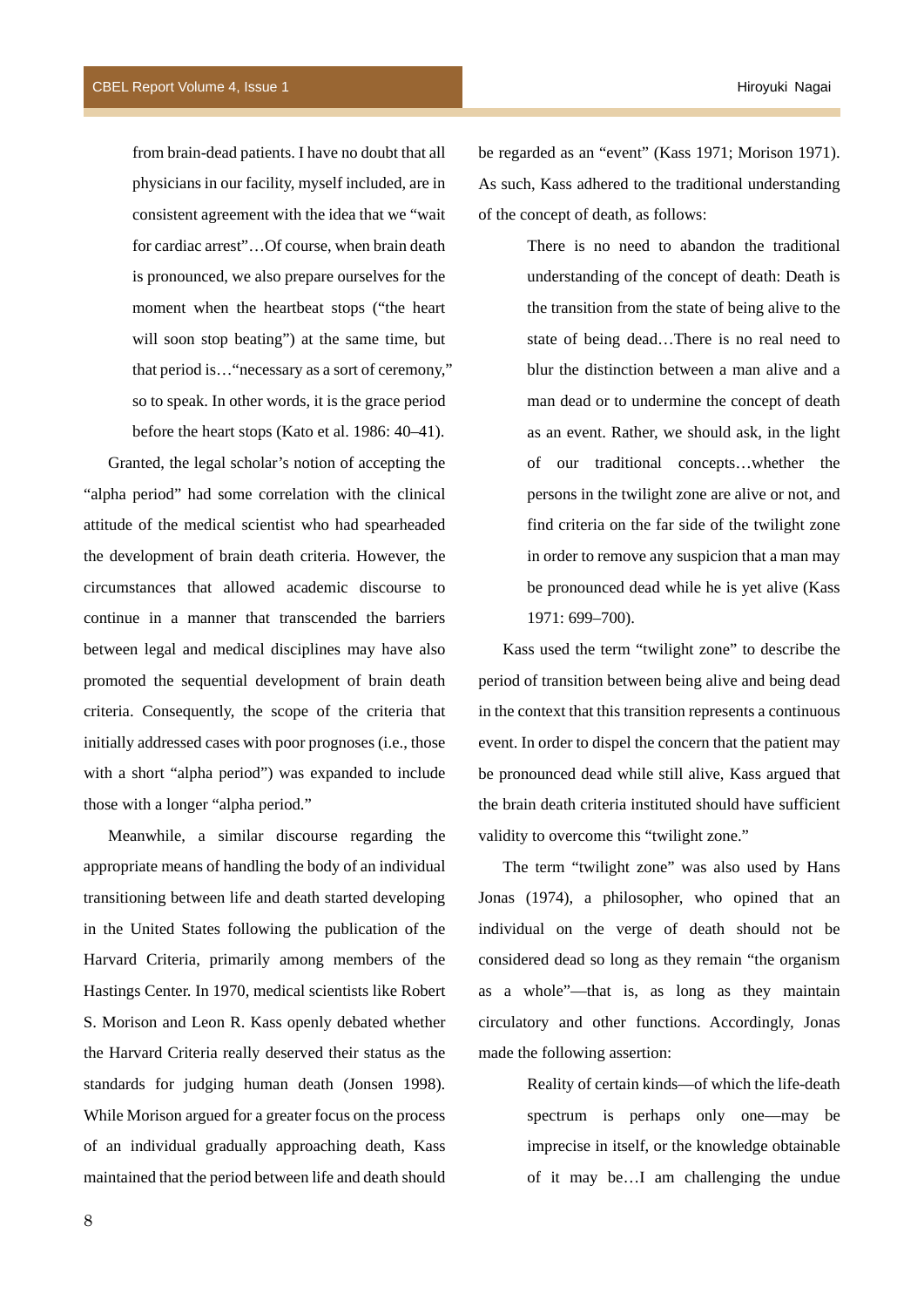precision of a definition and of its practical application to an imprecise field…In short, what is here kept going by various artifices must with the caution due in this twilight zone—be equated with "the organism as a whole" named in the classical definition of death much more so, at least than with any mere separable part of it (Jonas 1974: 136–137).

Jonas maintained that in situations in which the lifedeath spectrum itself is in an "imprecise field," the definition of death should not be applied to this "twilight zone" before adequately securing the validity of brain death criteria. Both Kass and Jonas were deeply insightful about the handling of the body during the period between brain death and cardiac death. Similar to the "alpha period" proposed in Japan, the term "twilight zone" can be understood as a concept representing this period in the United States.

However, there is no clear evidence indicating that these academic discourses had any influence on the subsequent creation of the Harvard Criteria. In 1972, Kass and Alexander M. Capron, a legal scholar, published a proposal that equated the spontaneous cessation of brain function with death only when traditional cardiac death does not apply due to the artificial maintenance of respiratory and circulatory functions (Capron and Kass 1972). Capron later became the secretary-general of the President's Commission, where he advanced the position that the cessation of brain function was accepted as the only neurological basis for the definition of death. In 1974, Willard Gaylin, a medical scientist, proposed the term "neomort" to refer to a brain-dead individual, focusing on the potential of utilizing his or her body (Gaylin 1974).

However, Jonas condemned this proposal, stating that such an idea could give rise to a "simulated life" that falls between life and death, and that it was an attempt to prolong this state as long as possible in order to bring about various benefits (Jonas 1974). Consequently, the term failed to gain traction or elicit further academic debate (Youngner et al. 1985).

## **4. Subsequent Development of Academic Discourse Regarding Brain Death in Japan**

In 1992, when the Provisional Commission on Brain Death submitted a report to the Prime Minister, Japan had made some developmental advances in medical technologies that improved the circulatory dynamics of brain-dead patients, thereby prolonging the period leading to cardiac death. Consequently, concerns were raised about whether attempts to prolong this period were necessary, while bioethical discussions to address this issue were initiated with extraordinary speed. As such, it is worth further exploring developments in the academic discourse surrounding brain death in Japan.

Published in 1985, the Takeuchi Criteria omitted children younger than six years of age—who tend to have a relatively favorable brain death prognosis (i.e., longer "alpha period")—from its scope. Following the publication of these criteria, Yasuhide Nakamura, a medical scientist, and members of the pediatric science group at Tokyo Metropolitan Neurological Hospital conducted a pioneering study in which they observed changes in the pathological conditions of the brain in two pediatric patients using head computed tomography (CT) scans: one patient (male, aged one year and three months) spent 109 days in the "alpha period," while the other (male, aged one year and six months) spent 60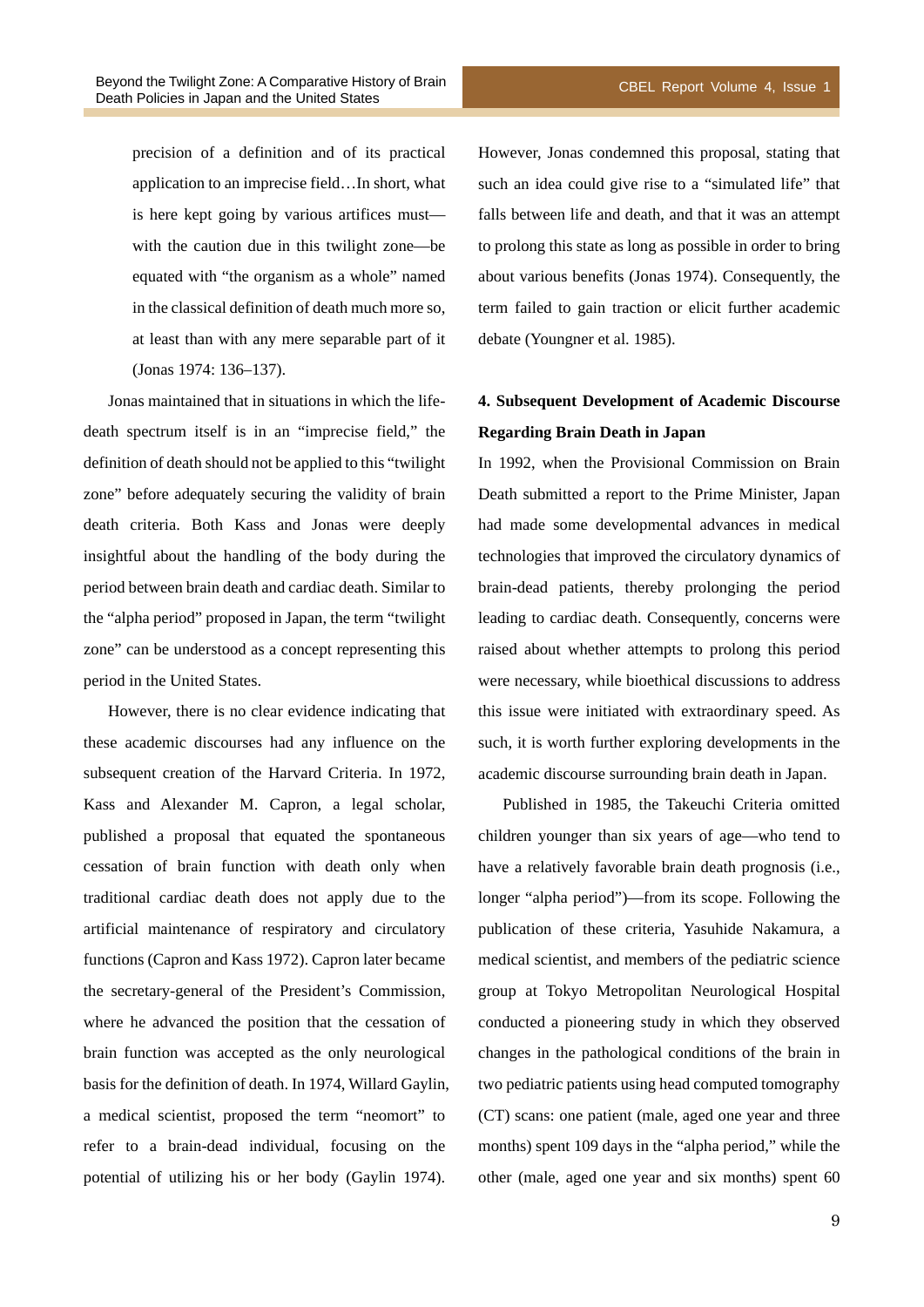days in this state (Nakamura et al. 1986). This study suggested that a deeper understanding of circulatory dynamics during this period may promote the refinement of the aforementioned criteria. As the authors asserted:

> These two patients in our study are excluded from the [scope of] criteria set forth by the Brain Death Study Group of the MHW due to their ages. However, there is no age limit on the state of illness (i.e., brain death) itself…At least, it is not currently possible to deny the possibility that some kind of nerve control may exist in circulatory function even after brain death, and we anticipate that we will obtain further insight on the circulatory dynamics in the period from brain death to cardiac death (Nakamura et al. 1986: 2146–2147).

A similar study was conducted by Tsuyoshi Sugimoto, a medical scientist, and the emergency medicine group at Osaka University following the publication of the Takeuchi Criteria. In 1986, this led to the discovery that co-administration of epinephrine or vasopressin (an antidiuretic hormone) with catecholamine could help maintain the circulatory function of brain-dead patients for an average of 24.1 hours (Yoshioka et al. 1986). By the mid-1990s, they had discovered that even after a patient reaches a state of brain death, their organs—with the exception of the liver and lungs—could essentially maintain normal functioning without any major changes over the course of many months (Sugimoto 1995). Reflecting on the history of the University's technological developments, Sugimoto argued that their attempts were only possible in Japan, where it is strongly recommended or accepted

that the families of brain-dead patients seek to prolong the "alpha period" rather than acknowledge patient death. As Sugimoto stated:

> Fortunately or unfortunately, brain death is not yet recognized as human death in Japan, and organ transplantation is also unlikely to be performed on a large scale for the time being. Many families wish for physical life extension even if the patient is brain dead, so it is often necessary to keep the body (patient) alive for several weeks before they can accept death… In developed countries in Europe and the United States, when brain death is pronounced, the decision is made either to harvest the organs or let the patient die. Thus, it is not possible to study the very changes that occur in the braindead body. In that sense, we think that our study is important and meaningful (Sugimoto 1995: 118–119).

However, in opposition to this trend, a bioethics collaborative at the University of Tokyo initiated a new debate in 1991. Led by Akira Akabayashi, a medical scientist, and Masahiro Morioka, a philosopher, the collaborative claimed that unnecessarily extending the "alpha period" of a brain-dead body might conflict with the ethical principles of the "dignity of the remains," asserting:

> One assumption is that the "dignity of the remains" must be respected. What viewpoint should be adopted with regard to the BDB [brain-dead body] when its use involves significant medical "invasion"? Does this constitute legal "damage" of the body?...The concepts of invasion and damage were used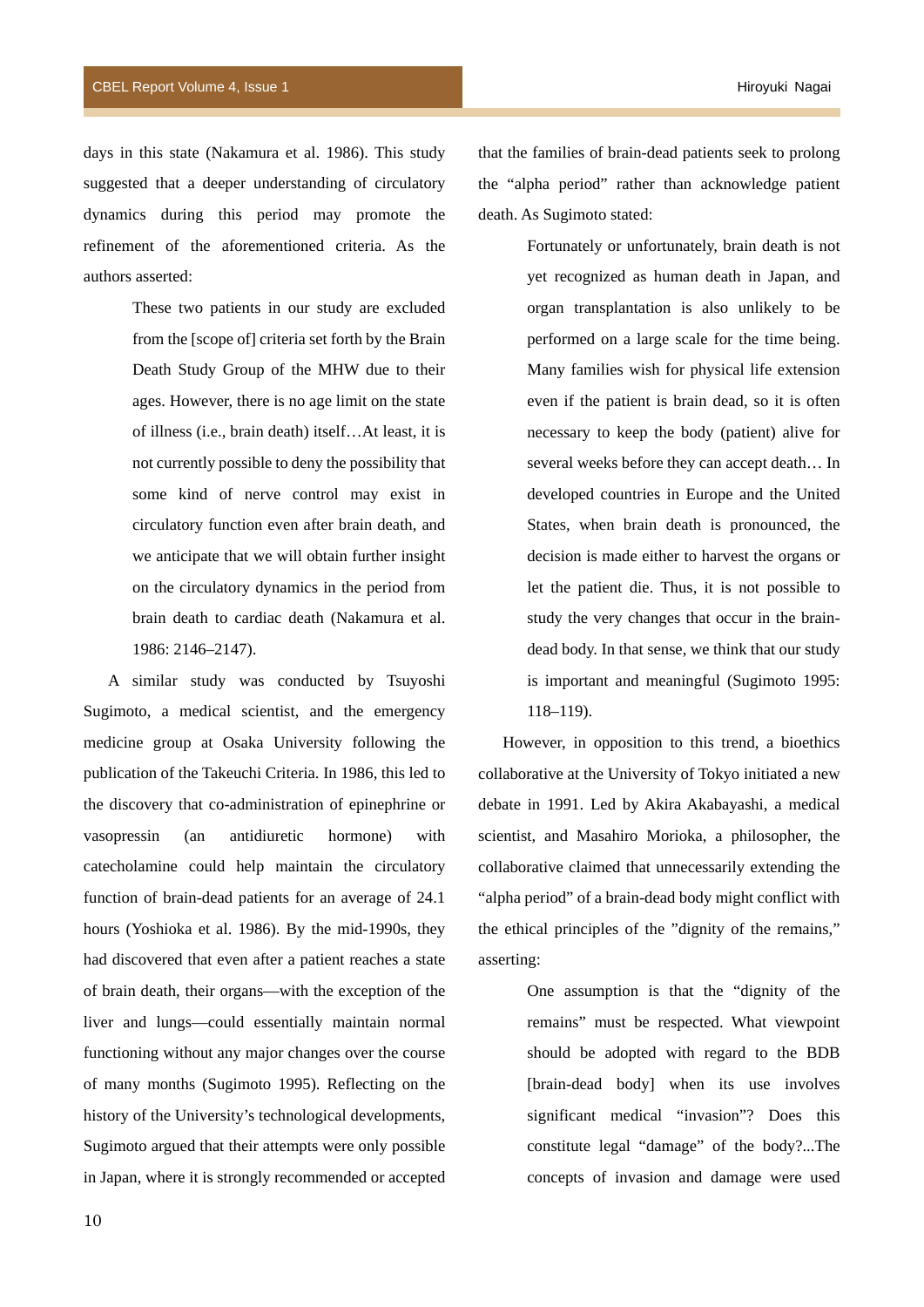before the notion of BDBs arose. Invasion was used in reference to the "brain alive" and damage was used in reference to the "heart dead"… Would the use of a BDB for storage and as a factory be considered a violation of the dignity of the remains, even though such uses do not, in themselves, constitute invasion? Is time a factor? The option "the shorter the time of use the better" may derive from concern about the dignity of the remains (Akabayashi and Morioka 1991: S534–S535).

The collaborative clearly distinguished the concept of legal damage based on the moment of cardiac death from that of medical invasion performed on the patient before brain death. In this way, the collaborative attempted to increase the integrity of the arguments of Bai (i.e., that the process from the onset of brain death to the end stage of damage is a series of events) and Takeuchi (i.e., that the extent of invasion of brain-dead patients should be minimized) from a bioethics perspective. In doing so, they presented a framework that could help address the development of advanced technologies, while reducing the concern raised by critics—like Sugimoto—that such highly technical attempts to maintain the circulatory function of the body during the "alpha period" might constitute the futile prolongation of that period. In this context, the challenge was the application and advancement of the arguments of Gaylin and Jonas regarding the appropriate use and treatment of human bodies.

## **5. The Co-Existence of Positions in Supporting and Opposing Brain Death in the United States**

This section explores recent developments in brain

death policies in the United States, with a focus on comparing them with those in Japan. In the process leading to the President's Council submitting a new report regarding the definition of death in 2008, "Position One"—that is, that brain death should not be recognized as human death—was newly established in a way that reflected Japan's development of brain death criteria, as well as the views based on cases of long-term brain death. Simultaneously, "Position Two"—which supported neurological criteria in deference to the demand for organ donors—was also maintained, thus resulting in the representation of both positions in policymaking.

The President's Council accelerated its efforts to discuss brain death policies in 2005, when Edmund D. Pellegrino, a medical scientist, was elected chairman. Presenting his arguments to the Council, D. Alan Shewmon, a medical scientist, had a particularly large influence on the Council's 2008 White Paper regarding controversies in the determination of death (Rubenstein et al. 2006). Shewmon (1998) collected 175 cases of brain death from across the world, all of which involved a duration of one week or longer from the onset of brain death to cardiac death. Citing the Takeuchi Criteria, he summarized the characteristics of primary and secondary lesions as the causes of brain death. According to this study, 24 of the 56 cases (42.9%) for which sufficient clinical information was available had been attributed to primary lesions, while 24 cases (42.9%) had been attributed to secondary lesions; the remaining eight cases (14.2%) were due to unknown causes. Based on these findings, Shewmon (1998) advocated that the cessation of brain function does not directly lead to human death. This study included the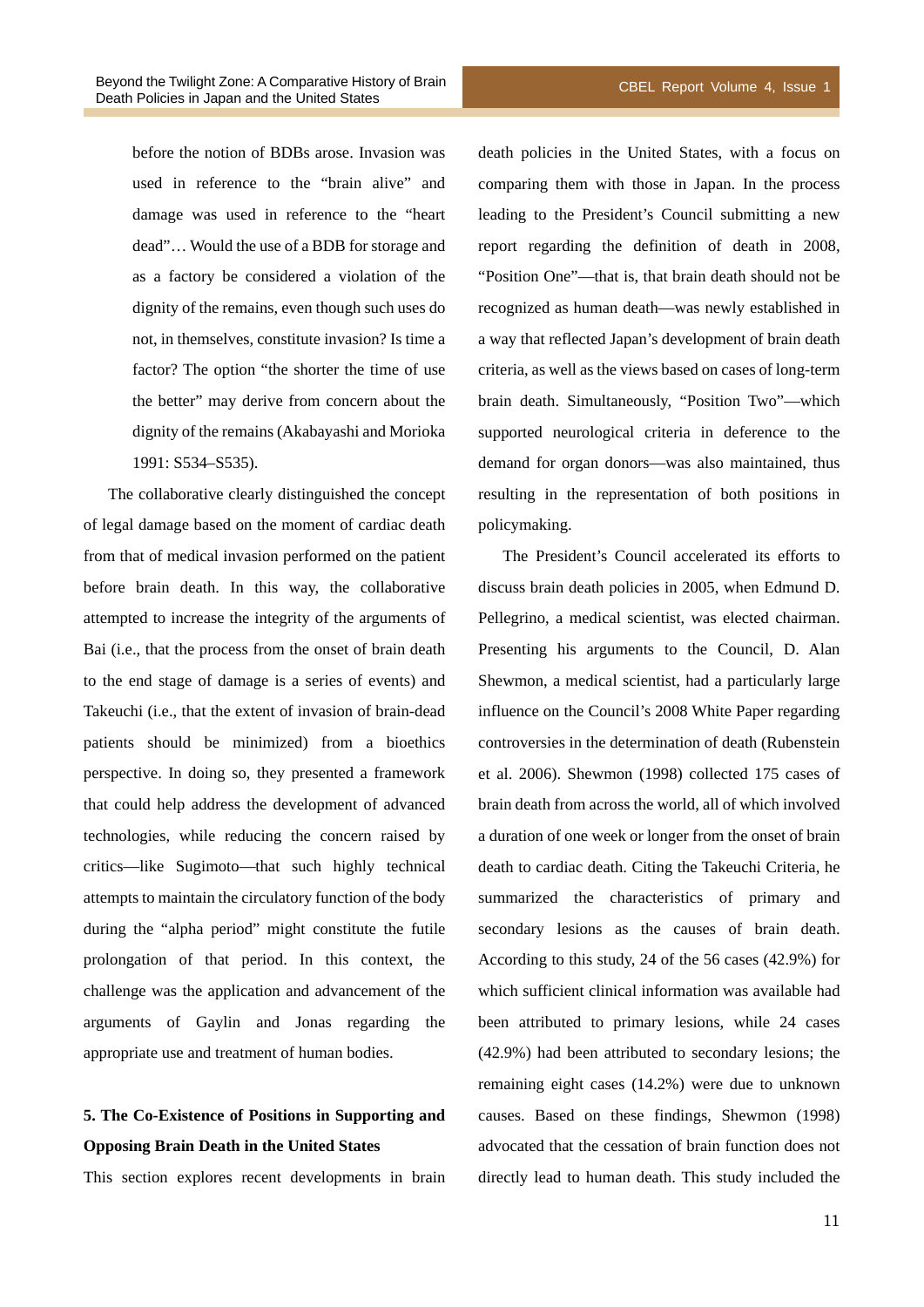case of a male patient diagnosed as brain-dead at the age of four years and six months. When Shewmon introduced this case at a President's Council meeting in November 2007, the patient had been in this state for thirteen and a half years (President's Council on Bioethics 2007). Apart from this case, the main focus of Shewmon's presentation was on the case of a Japanese boy at Showa University who was brain-dead and transitioning to home care (Abe et al. 2006). As Shewmon explained:

> A boy aged six years and four months experienced acute necrotizing encephalopathy at the age of one year and one month. The patient was clinically diagnosed as brain-dead. However, his heartbeat had been sustained and he was transferred to a home mechanical ventilator therapy at the age of four years and seven months. Despite his requirement for pituitary hormone administration and tube feeding, he was placed on a home mechanical ventilator therapy while receiving treatment from his home doctor (Abe et al. 2006: 1682).

Shewmon showed images of the child to Council members and discussed his physical development. He effectively delivered his perspective through this Japanese long-term brain death case, arguing that "Any biologist would say, 'Well, of course this is a living organism. This is a comatose apneic living organism'" (President's Council on Bioethics 2007).

In his personal statement appended to the 2008 report, Pellegrino referred to Jonas' argument, which states that an empirical understanding is required about the transition from life to death; that is, the "imprecise field" or "twilight zone." Similarly, he positioned Shewmon's theory as powerful support for "Position One." However, he also conceded that disregarding "Position Two"—which relies on traditional neurological criteria—is unrealistic and dismissible considering the social demands surrounding organ donation (Pellegrino 2008). Consequently, Pellegrino suggested that opportunities to provide organs for transplantation should be secured, provided that the Dead Donor Rule (DDR)—that is, that the organ is removed upon the pronouncement of death (Robertson 1999)—be upheld, by developing methods to keep organs viable for as long as possible. As such, public discussions on brain death converged to comprise both supporting and opposing positions in the United States, with prospects similar to the stance of Japan towards the development of medical technologies (as advocated by Sugimoto in 1995).

## **6. Limitations**

The present analysis was carried out with a focus on the intricacies of brain death policies. Therefore, discourses regarding relationships between these policies and the practice of organ transplantation were excluded as being beyond the scope of this study.

#### **7. Conclusion**

This study compared the processes that led to and shaped the development of brain death criteria in Japan and the United States. Compared to the United States, Japan established medical evidence-based criteria in a smooth and sequential manner, initially focusing on cases with a short period between the onset of brain death and cardiac death. What this analysis shows is that experts in the twenty-first century United States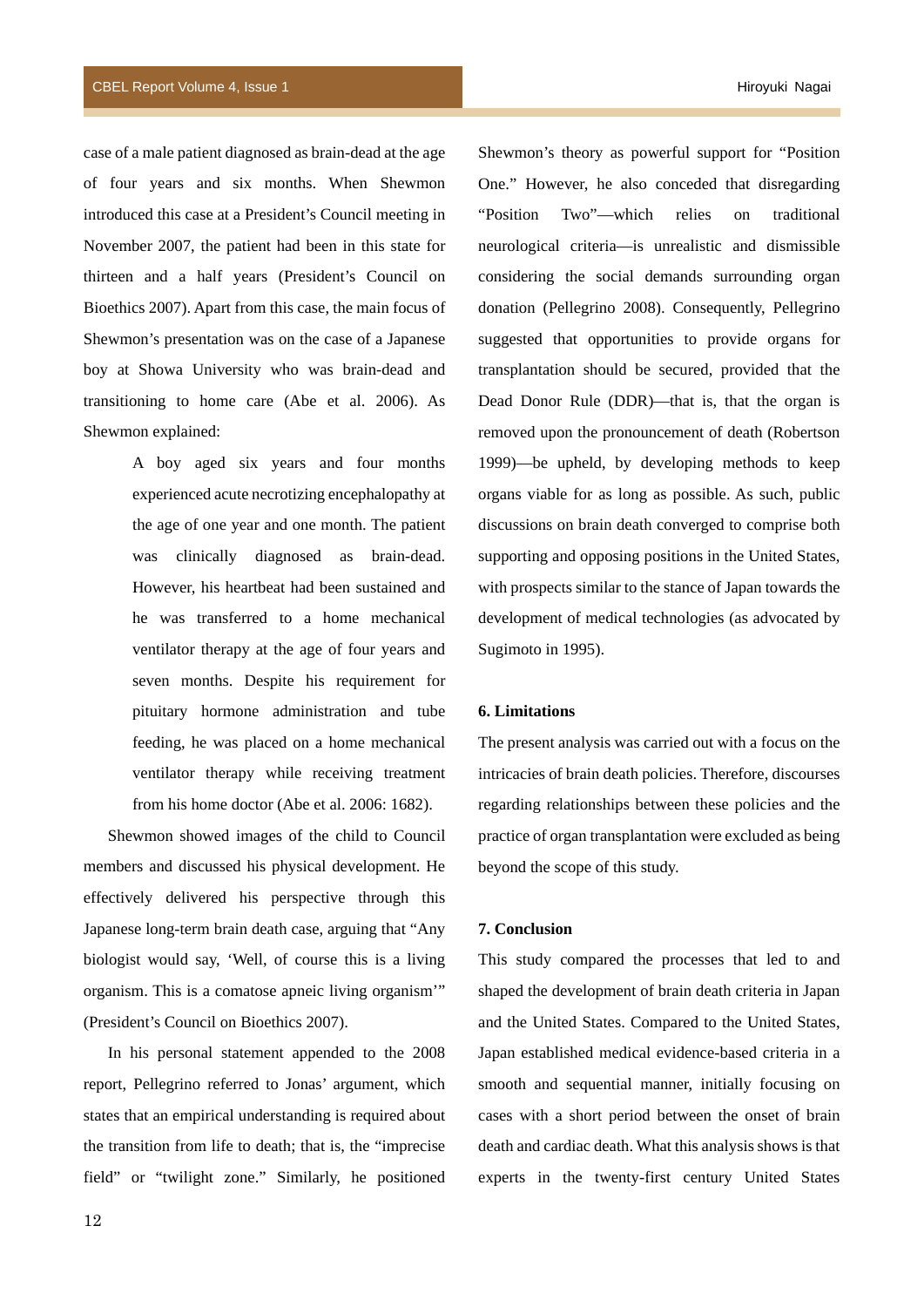gradually caught up with the pioneering efforts of twentieth-century Japan, including technical advances that had extended the "alpha period" and the development of measures to address them. Such an attempt by bioethics pioneers to understand the "twilight zone" holds a lesson for future generations, particularly from the perspective of promoting international communication, collaboration, and consensus-building.

### **References**

- Abe, Y., Oto, H., Saito, T., Morita, K., Furuta, A., Matsumoto, M., Watanabe, S., Tatsuno, M. & Itabashi, K. (2006). More than Five Years Survival Case of Chronically Brain-Dead Infant Transferred to Home Mechanical Ventilator Therapy. *Journal of the Japan Pediatric Society*, 110, 1680–1682. (in Japanese).
- Ad Hoc Committee of the Harvard Medical School to Examine the Definition of Brain Death. (1968). A Definition of Irreversible Coma: Report of the Ad Hoc Committee of the Harvard Medical School to Examine the Definition of Brain Death. *Journal of the American Medical Association*, 205, 337–340.
- Akabayashi, A. & Morioka, M. (1991). Ethical Issues Raised by Medical Use of Brain-Dead Bodies in the 1990s. *BioLaw*, 2, S531–S538.
- American Academy of Pediatrics, Task Force on Brain Death. (1987). Report of Special Task Force: Guidelines for the Determination of Brain Death in Children. *Pediatrics*, 80, 298–300.
- An Appraisal of the Criteria of Cerebral Death. A Summary Statement. A Collaborative Study. (1977). *Journal of the American Medical Association*, 237, 982–986.
- Bagheri, A. (2003). Criticism of "Brain Death" Policy in Japan. *Kennedy Institute of Ethics Journal*, 13, 359–372.
- Bai, K. (1968). Legal Proposal for Heart Transplantation. *Asahi Journal*, 10 (3), 18–23. (in Japanese).
- Bai, K. (1970). Defining "Death" and Certifying "Death": From the Perspective of the Roles of Physicians, Lawyers, and the General Population (on the Determination of Death [Symposium]). *Juntendo Medical Journal*, 16, 103–111. (in Japanese).
- Beecher, H. K. (1969). Scarce Resources and Medical Advancement. *Daedalus*, 98, 275–313.
- Bernat, J. L., Culver, C. M. & Gert, B. (1981). On the Definition and Criterion of Death. *Annals of Internal Medicine*, 94, 389–394.
- Capron, A. M. & Kass, L. R. (1972). A Statutory Definition of the Standards for Determining Human Death: An Appraisal and a Proposal. *University of Pennsylvania*
- *Law Review*, 121, 87–118. Emanuel, L. L. (1995). Reexamining Death: The Asymptotic Model and a Bounded Zone Definition. *Hastings Center Report*, 25 (4), 27–35.
- Gaylin, W. (1974). Harvesting the Dead: The Potential for Recycling Human Bodies. *Harper's Magazine*, 249, 23– 30.
- Jonas, H. (1974). *Philosophical Essays: From Ancient Creed to Technological Man*. (Upper Saddle River, NJ: Prentice-Hall).
- Jonsen, A. R. (1998). *The Birth of Bioethics*. (New York: Oxford University Press).
- Kass, L. R. (1971). Death as an Event: A Commentary on Robert Morison. *Science*, 173, 698–702.
- Kato, I., Takeuchi, K., Ota, K. & Niimi, I. (1986). *Noushi Zouki Isyoku to Jinken (Brain Death/Organ Transplantation and Human Rights)*. (Tokyo: Yuhikaku Publishing). (in Japanese).
- Kimura, R. (1991). Japan's Dilemma with the Definition of Death. *Kennedy Institute of Ethics Journal*, 1, 123–131.
- Leflar, R. B. (1996). Informed Consent and Patients' Rights in Japan. *Houston Law Review*, 33, 1–112.
- Lock, M. M. (2002). *Twice Dead: Organ Transplants and the Reinvention of Death*. (Oakland, CA: University of California Press).
- Ministry of Health and Welfare (Japan). (1985). Guidelines and Criteria for Diagnosis of Brain Death. *Journal of the Japan Medical Association*, 94, 1949–1972. (in Japanese).
- Morioka, M. (2001). Reconsidering Brain Death: A Lesson from Japan's Fifteen Years of Experience. *Hastings Center Report*, 31 (4), 41–46.
- Morison, R. S. (1971). Death: Process or Event. *Science*, 173, 694–698.
- Nakagawa, T. A., Ashwal, S., Mathur, M., Mysore, M. & The Society of Critical Care Medicine, Section on Critical Care and Section on Neurology of the American Academy of Pediatrics, and the Child Neurology Society. (2011). Guidelines for the Determination of Brain Death in Infants and Children: An Update of the 1987 Task Force Recommendations. *Pediatrics*, 128, e720–e740.
- Nakamura, Y., Sugaya, A., Nagano, T., Mizuguchi, M., Kurihara, E., Mizuno, Y., Tamagawa, K., Komiya, K. & Shimizu, H. (1986). Temporal Changes in CT in Pediatric Long-Term Survival Cases After "Brain Death." *Journal of the Japan Pediatric Society*, 90, 2139–2149. (in Japanese).
- Pellegrino, E. D. (2008). Personal Statement. In *President's Council on Bioethics, Controversies in the Determination of Death: A White Paper* [pp. 107–121]. (Washington, DC: President's Council on Bioethics).